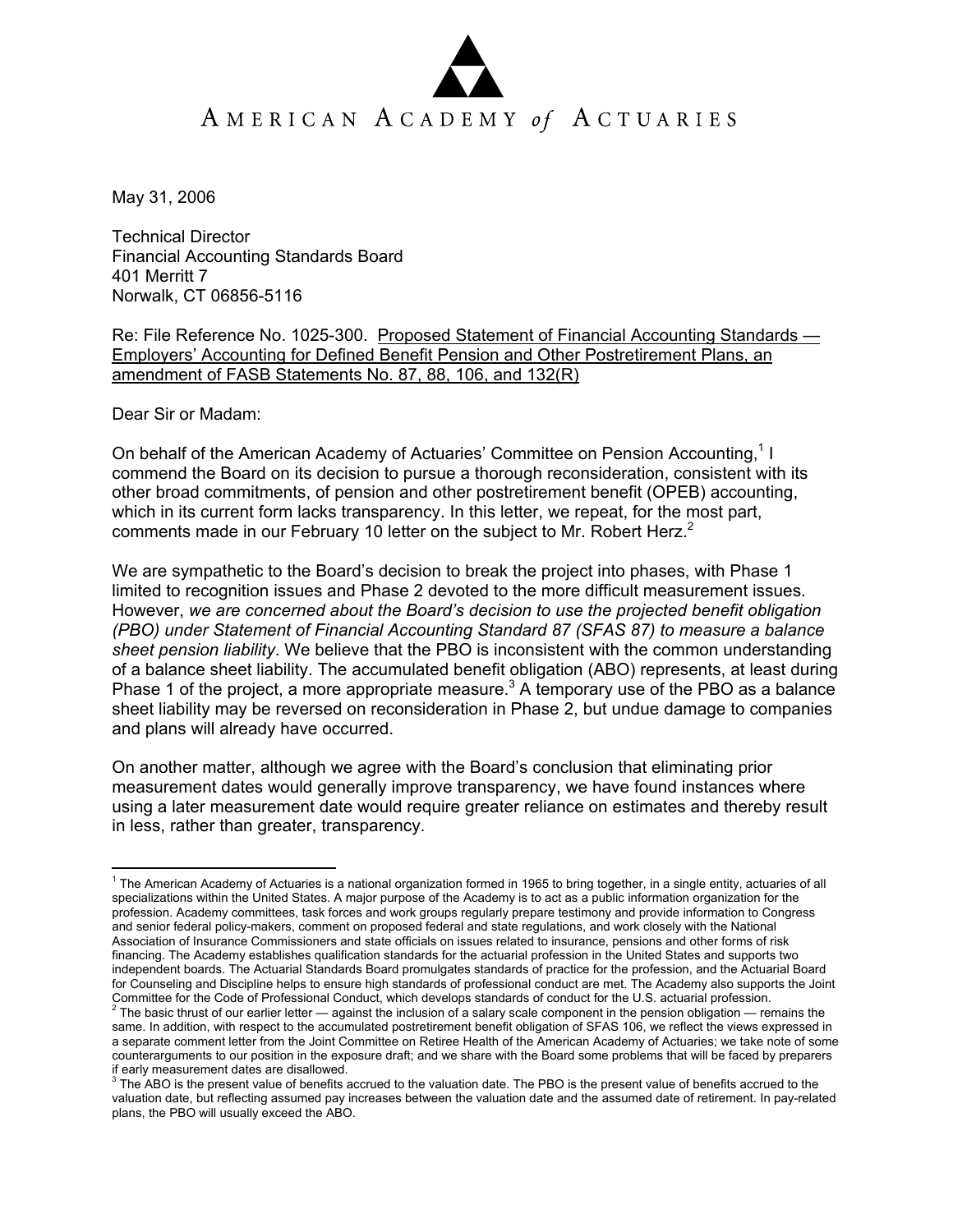May 31, 2006 Page 2 of 5

## **Discussion**

## *Measuring pension obligation by use of the PBO*

Mandating the PBO for use as a balance sheet liability in Phase 1 of the project preempts the outcome of issues that the Board is expected to address when it considers measurement and income statement issues in Phase 2. We believe that the Board may reasonably conclude, in its Phase 2 deliberations, that the PBO is inappropriate and may substitute the ABO or some other measure that could be less than the PBO. Mandating the PBO in Phase 1 is likely to result in increased liabilities for many plan sponsors, a result that will have the unintended effect of discouraging the continuation of defined benefit plans. If and when a more appropriate measure is selected in Phase 2, damage to participants and sponsors will have already occurred and cannot be easily repaired. We recommend the Board review this measurement issue before going forward with the mandate. We analyze the issue as follows:

1. *Inclusion of the effect of future salary increases in a liability appears to be in conflict with Concept Statement 6.* Paragraph 36 of Concept Statement 6 provides, in part, as follows:

"A liability has three essential characteristics: ... (b) the duty or responsibility obligates a particular entity, leaving it little or no discretion to avoid the future sacrifice, and (c) the transaction or other event obligating the entity has already happened."

With respect to clause (b), we note that there is ample evidence that employers have unilaterally withdrawn from an obligation to consider future compensation levels in paying defined pension benefits. With respect to (c), we note that the existence of a defined benefit plan does not create an obligation to increase pay in the future.

2. *Including future salary levels misrepresents the value of the contract*. We assume that salary and total compensation are under the control of employer and employee, and that salaries are set to keep total compensation competitive. So long as both parties adhere to ABO pricing, both parties emerge each year with a fair exchange. Increases in pension value can be easily coupled to increases in compensation.

 Consider what happens with PBO pricing. The employer will have "paid" more than the employee will have "received" for a year of service. The employer may freeze or terminate the plan and take a curtailment gain. This moral hazard, from the employee's point of the view, is only avoidable if there is an enforceable multi-period contract between the employer and the employee. Except in the government sector and in some negotiated plans (which are usually not salary-based), recent experience confirms that such multi-period contracts don't exist or are not enforceable. Thus, there is no basis for the employee to assume that he will be entitled to anything more than his accrued benefit and, if he does so, he will have accepted lower current pay in return for a rescindable promise of his employer.<sup>4</sup>

3. *Including future salary levels in pension liabilities does not provide shareholders with the most relevant information about the current value of their obligations*. Balance sheet liabilities presumably represent shareholders' economic obligations as of the statement

 4 The argument in point two is taken from Jeremy Gold: "Retirement Benefits, Economics and Accounting: Moral Hazard and Frail Benefit Designs" (*North American Actuarial Journal*, Vol. 9, Num. 1, January 2005, p 88 et seq.).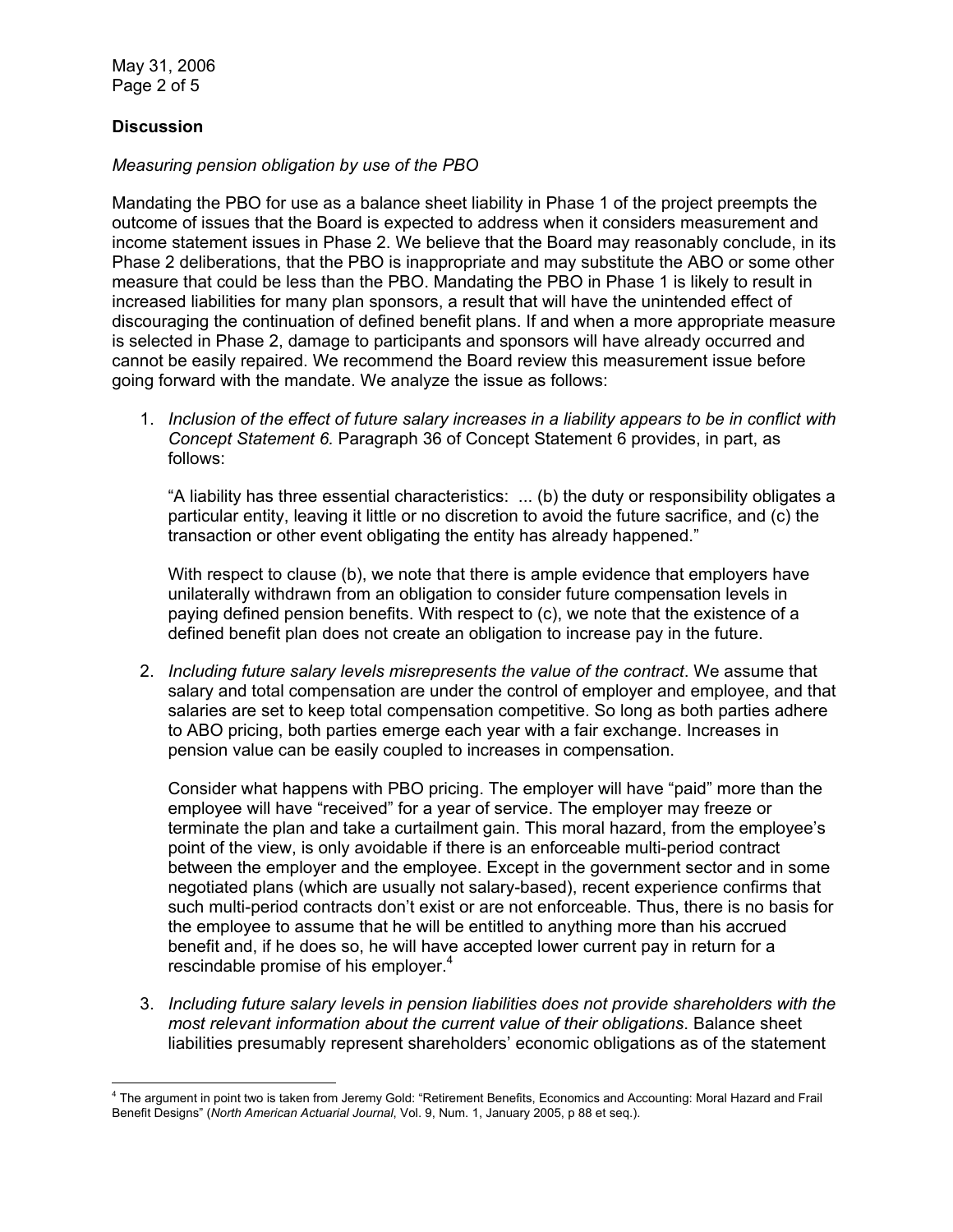date. Unless an obligation to increase future pay levels exists, beyond the level of competitive rates, there appears to be no justification for including the value of future salary increases directly in the balance sheet. Few, if any, preparers have undertaken such an obligation, and accordingly, few, if any, preparers include an allowance for future salary increases in their balance sheets.

 We cannot discern any reason to treat salary increases differently if the preparer sponsors a final-pay defined benefit plan. The plan, if not amended, will pay benefits indexed to pay but the plan sponsor makes no commitment to increase the pay itself. An employer that commits itself to providing competitive total compensation has not thereby committed itself to recognizing future pay increases by offering a defined benefit plan. PBO accounting would force recognition of future salary increases for sponsors of defined benefit plans but not otherwise, a distinction for which we see no justification.

- 4. *The PBO cannot be settled though the ABO can*. Since pay is under the control of the sponsor, no insurance company will accept an obligation to pay benefits based on future pay levels to be set independently by the annuity purchaser. Settlement accounting under SFAS 88 appears to recognize that only the ABO can be settled. The lack of marketability of the excess of PBO over ABO is a strong indication of the lack of economic substance to the PBO.
- 5. *Recognition of the ABO is a reasonable extension of accounting under SFAS 87*. The excess, if any, of the value of the ABO over the fair value of assets is recognized in the balance sheet in some cases. It would be a logical extension of current practice to require that the difference between ABO and fair value of assets be *the* balance sheet entry in all cases while eliminating the intangible asset.
- 6. *Some comments on the history of PBO*. In a traditional final-pay plan, the increase in value of the accrued benefit for each unit of pay raise increases rapidly with increasing age and service. In order to recognize the ultimate projected benefit more evenly over an employee's career, actuaries devised the projected unit credit method (PUCM) many years ago as one means of ensuring a relatively level, or smoothed, contribution flow in a final-pay plan. By design, the PUCM attributes more cost than the benefit earned in the early years, and less cost than the benefit earned in the later years. Mathematically, the consequence is to build up a reserve in excess of the value of accrued benefits.

When the PUCM is used as an actuarial funding method, the PBO is an intermediate result in the determination of the contribution and is not inherently meaningful by itself. In 1985, FASB adopted the PUCM as the only acceptable cost allocation method. However, the PBO remained an intermediate result that appeared only in the footnotes, except in the limited context of purchase accounting.

 One reason given for moving the PBO (net of assets) to the balance sheet is that it would merely confirm what FASB intended in 1985 and get rid of the objectionable "off balance sheet" implications of current accounting. We do not think it is so simple. In 2006, placing the PBO on the balance sheet would not simply straighten out today's bookkeeping; it would significantly change it and should be so treated.

*7. A comment on the income statement.* For the reasons given, we believe that the net periodic pension cost should also be determined without allowance for future salary growth. Under the Board's two-phase approach, if the Board settles on the ABO (or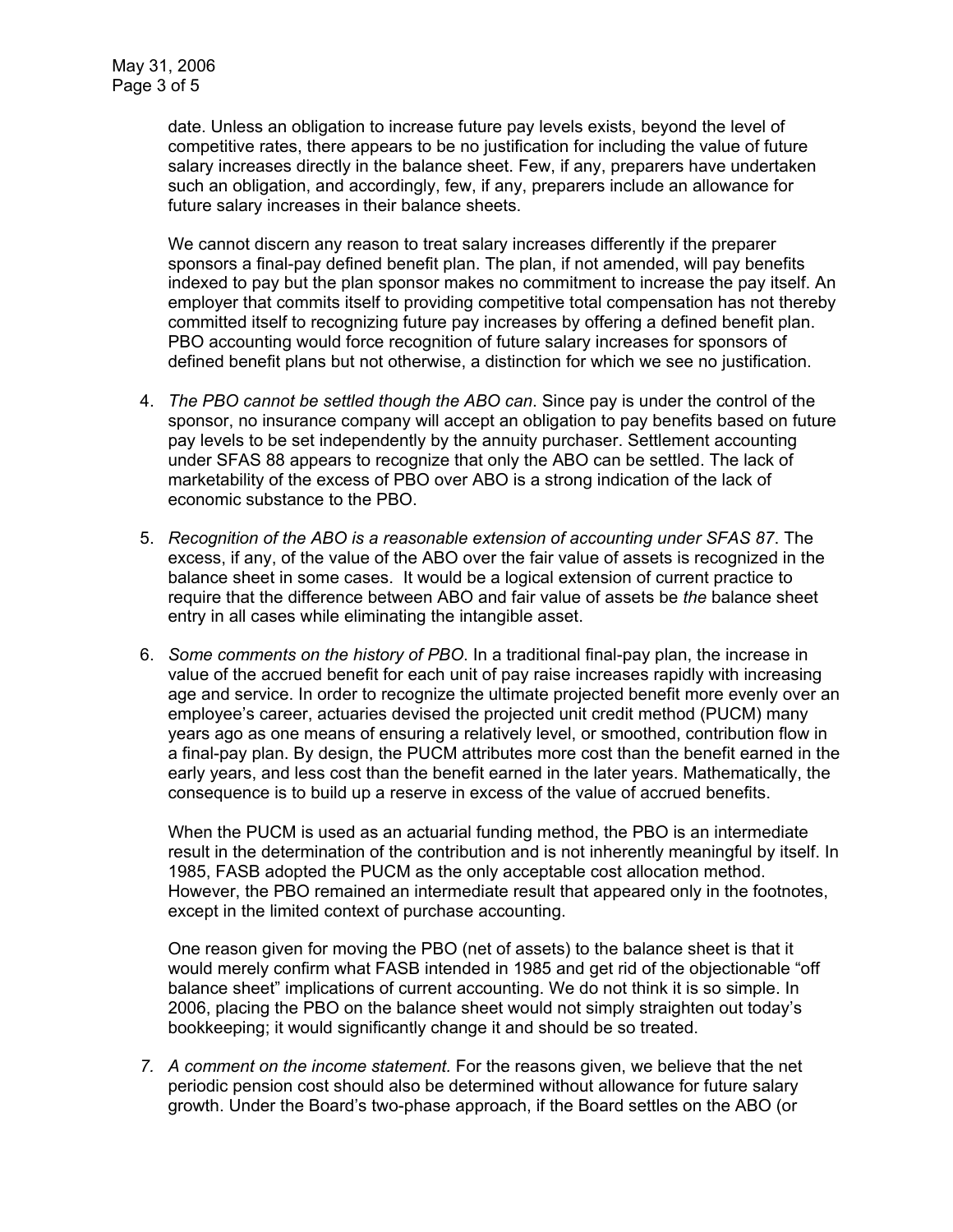something other than PBO) to measure the obligation in Phase 1, there would be a period of time when the balance sheet liability and the income statement were at variance. We believe a short-term discrepancy of this sort is preferable to allowing the balance sheet liability to be driven by an inappropriate income statement number.

- 8. *A comment on purchase accounting*. We note that the unfunded PBO is recognized as a liability by an acquirer under Paragraph 74 of SFAS 87. Consistent with the views expressed previously, we believe it is the unfunded ABO that should be so recognized and hope the Board will address this matter at an appropriate time.
- 9. *A comment on the use of the accumulated postretirement benefit obligation (APBO) under SFAS 106 for eligible employees and retirees*. Nonpension postretirement benefits differ fundamentally from pension benefits and raise significant measurement issues. Another Academy committee, the Joint Committee on Retiree Health, in its own letter to the Board, notes problems with the APBO and recommends that the Board reevaluate the measurement issues before changing balance sheet liabilities. Because the APBO is in need of redefinition, it is not appropriate to judge the suitability of a pension measure (ABO, PBO or other) by analogy to the APBO.

We do note that APBO liability for life insurance benefits may include an allowance for future salary growth. Consistent with our views on recognizing future salary growth in the balance sheet, we suggest that SFAS 106 be amended either in Phase 1 or 2 to eliminate the salary growth component.

## *Measurement dates other than statement dates*

Under current practice, it is permissible to use a measurement date up to three months before the statement date. It is also acceptable to project either data or earlier valuation results to the measurement date, taking into account significant interim events.

We agree with the Board's conclusion that eliminating prior measurement dates should improve transparency. However, we have found instances where using the later measurement date could result in less, rather than greater, transparency.

- 1. Some classes of asset information are hard to come by quickly. These include assets held overseas, assets held in insurance companies, nonpublicly traded assets, and trusteed assets where the plan year differs from the sponsor's fiscal year.
- 2. Since (1) the actuarial valuation process is often complex and time-consuming, (2) the discount rate will not be know until after the statement date, and (3) financial statement entries may have to be made shortly after fiscal year-end so that financial statements can be filed within 60 days after the statement date, we believe that the actuarial valuation under the proposed standard may have to be based on interpolation or other shortcuts. In such case, any gain in transparency attributable to using a discount rate determined at the statement date could be lost through the substitution of an estimating process for a full-scale valuation.